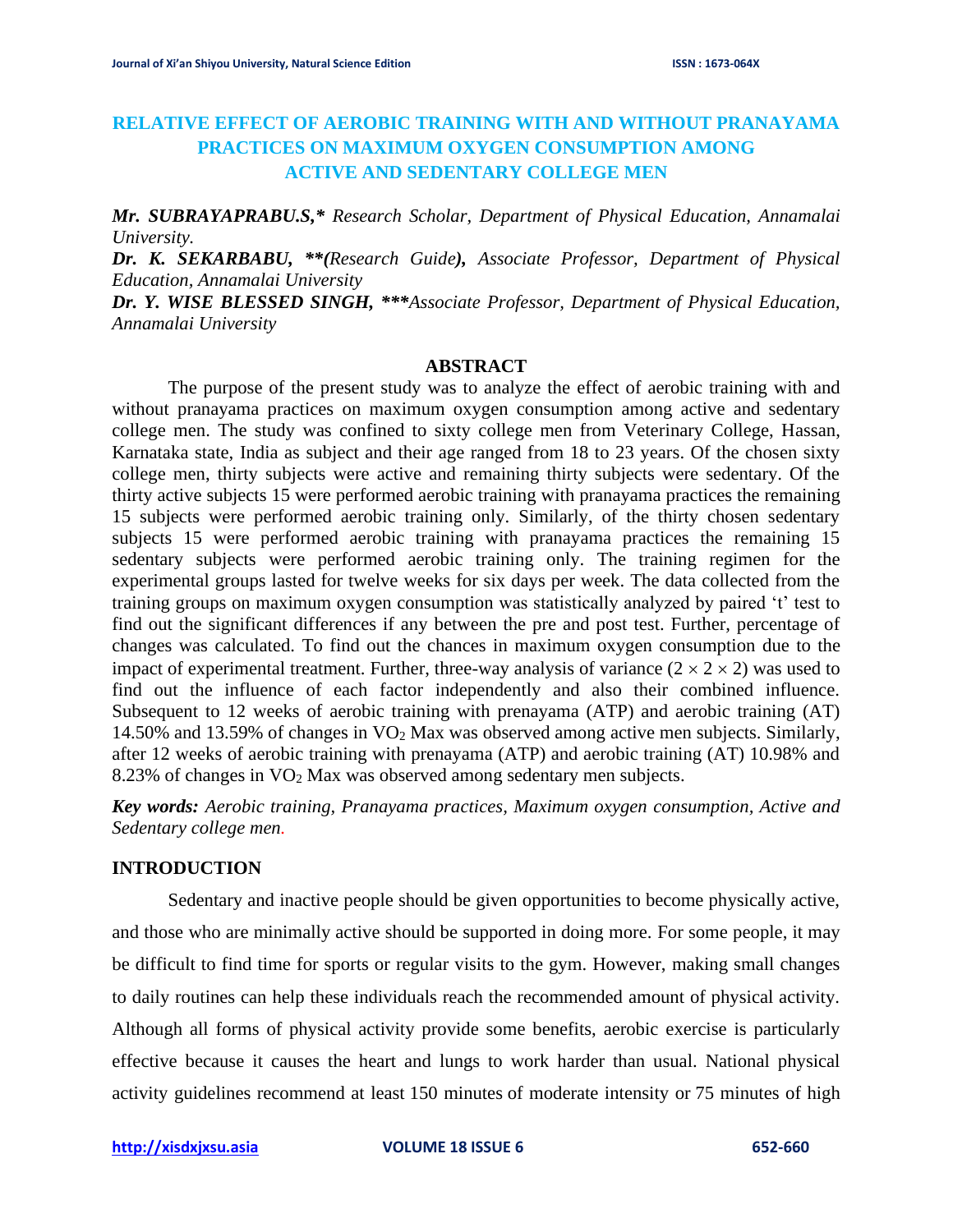intensity aerobic activity every week. Aerobic exercise provides a wide range of benefits for the body and brain.

The aerobic training holds a very conspicuous place in the field of training methods, because it is one of the most powerful methods that ensure and improve the health, endurance and so on. The objective of aerobic training is to develop the energy production system(s) to meet the demands of the event. For continuous exercise, ATP must be re-synthesised at the same rate as it is utilized. Aerobic training has been proved to be best training for endurance, especially so-called "interval-training" has been the subject of many pedagogic and medical paper. A sound basis of aerobic endurance is fundamental for all events.

Aerobic training consists of performing low-to medium-intensity exercise for long periods of time. Such as jogging or running several miles or kilometers to hundreds of miles; cycling dozens of miles to thousands of miles; swimming hundreds of yards or meters to dozens of miles or kilometer. Athletes are trained for endurance to compete in 5 kilometer and 10 kilometer races, marathons, ultra marathons, triathlons, Century bike rides, mountain biking and so on. Non-athletes can be trained similarly with an aerobic workout to burn calories and fat. Regular exercise results in an increase in the blood flow and improves oxygen carrying and waste removal capacity and further increases work load capacity (Vitale, 1973). Exercise increases the volume of hemoglobin and erythrocyte of the blood. Also blood vessels are seen to maintain elasticity and suppleness when stressed systematically probably by the beneficial effect of the heart.

Pranayama is an exact science. It is the regulation of breath or control of prana which is the stoppage of inhalation and exhalation, that follows after securing that steadiness of posture or seat, Asana. As the Bible states, "Lord God formed man of the dust of the ground, and breathed into his nostrils the breath of life; and man became a living being." Pranayama helps to connect the body to its battery, the solar plexus, where tremendous potential energy is stored. When tapped through specific techniques this vital energy, or prana, is released for physical, mental and spiritual rejuvenation. Regular practice removes obstructions, which impede the flow of vital energy. When the cells work in unison, they bring back harmony and health to the system. 20 to 25 minutes of pranayama practice increases lung capacity, breathing efficiency, circulation, cardiovascular efficiency, helps to normalize blood pressure, strengthens and tones the nervous system, combats anxiety and depression, improves sleep, digestion and excretory functions,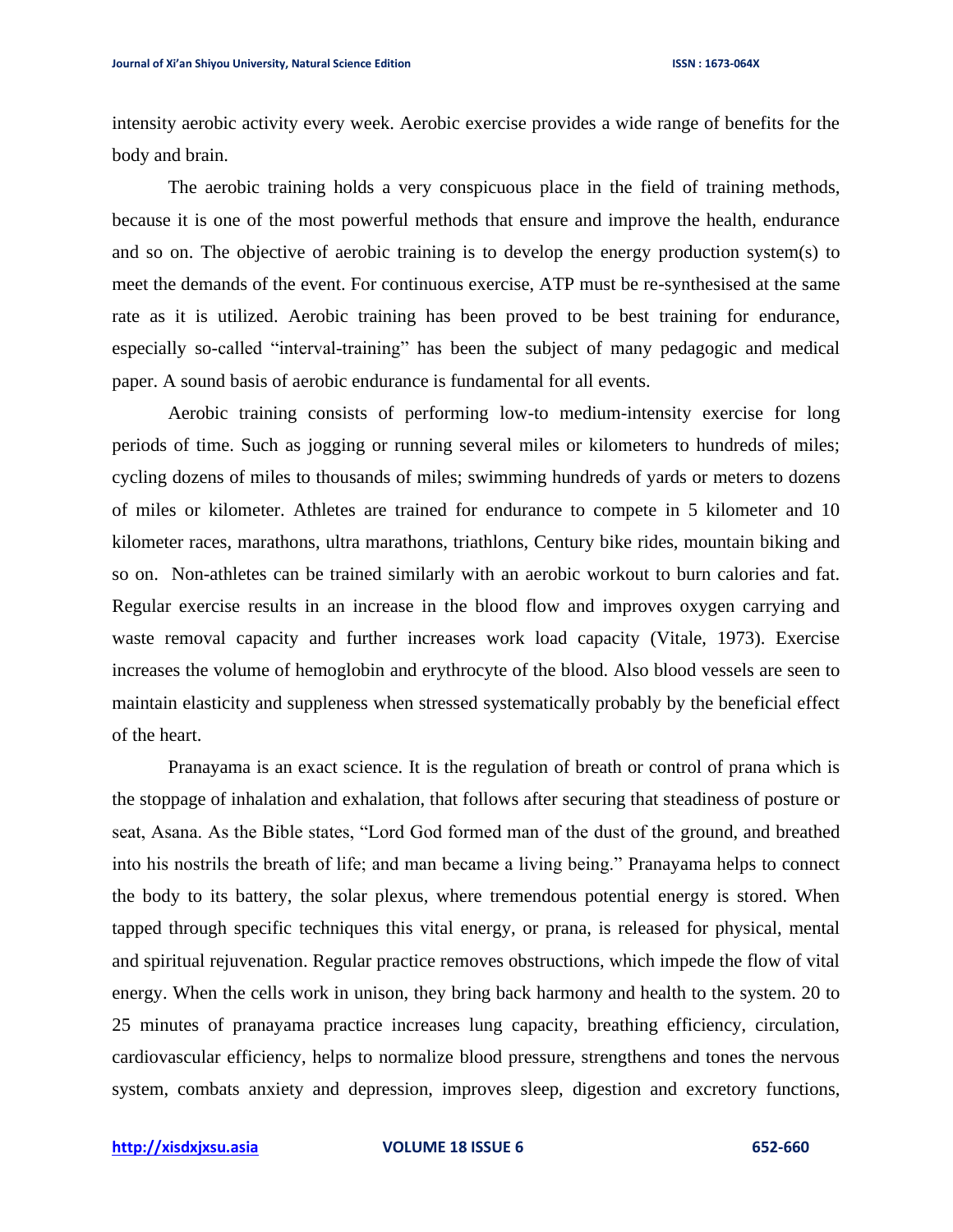provides massage to the internal organs, stimulates the glands, enhances endocrine functions, normalizes body weight, provides great conditioning for weight loss, improves skin tone and complexion (Yadav & Rachna, 1998). To give more awareness of healthy living, the investigator analyzed the effect of aerobic exercises with and without pranayama practices on maximum oxygen consumption of active and sedentary college men.

## **Subjects and Variables**

The study was confined to sixty college men from Veterinary College, Hassan, Karnataka state, India as subject for the study and their age ranged from 18 to 23 years. Of the chosen sixty college men, thirty subjects were active and remaining thirty subjects were sedentary. Of the thirty active subjects 15 were performed aerobic training with pranayama practices and the remaining 15 active subjects were performed aerobic training only. Similarly, of the thirty chosen sedentary subjects 15 were performed aerobic training with pranayama practices the remaining 15 sedentary subjects were performed aerobic training only. The maximum oxygen consumption was the chosen dependent variable and was measured by conducting Cooper's 12 minutes Run / Walk.

# **Training Program**

The training regimen for the experimental groups lasted for twelve weeks for six days per week. Of the thirty active subjects 15 were performed aerobic training with pranayama practices the remaining 15 subjects were performed aerobic training only. Similarly, of the thirty chosen sedentary subjects 15 were performed aerobic training with pranayama practices the remaining 15 sedentary subjects were performed aerobic training only. Aerobic training with pranayama practices group (active & sedentary group) performed pranayama practices after completion of their aerobic training workout. However, aerobic training without pranayama practices group (active & sedentary group) performed aerobic workout only. The subjects of the experimental groups performed the specific training package during the morning session.

The experimental groups performed aerobic exercise alternatively six days in a week for twelve weeks. In this present investigation continuous running was given as aerobic exercise. To fix the training load for the aerobic exercise group the subjects were examined for their exercise heart rate in response to different work bouts, by performing continuous running of two minutes duration for proposed repetitions and sets, alternating with active recovery based on work-rest ratio. The subject's training zone was computed using Karvonen formula and it was fixed at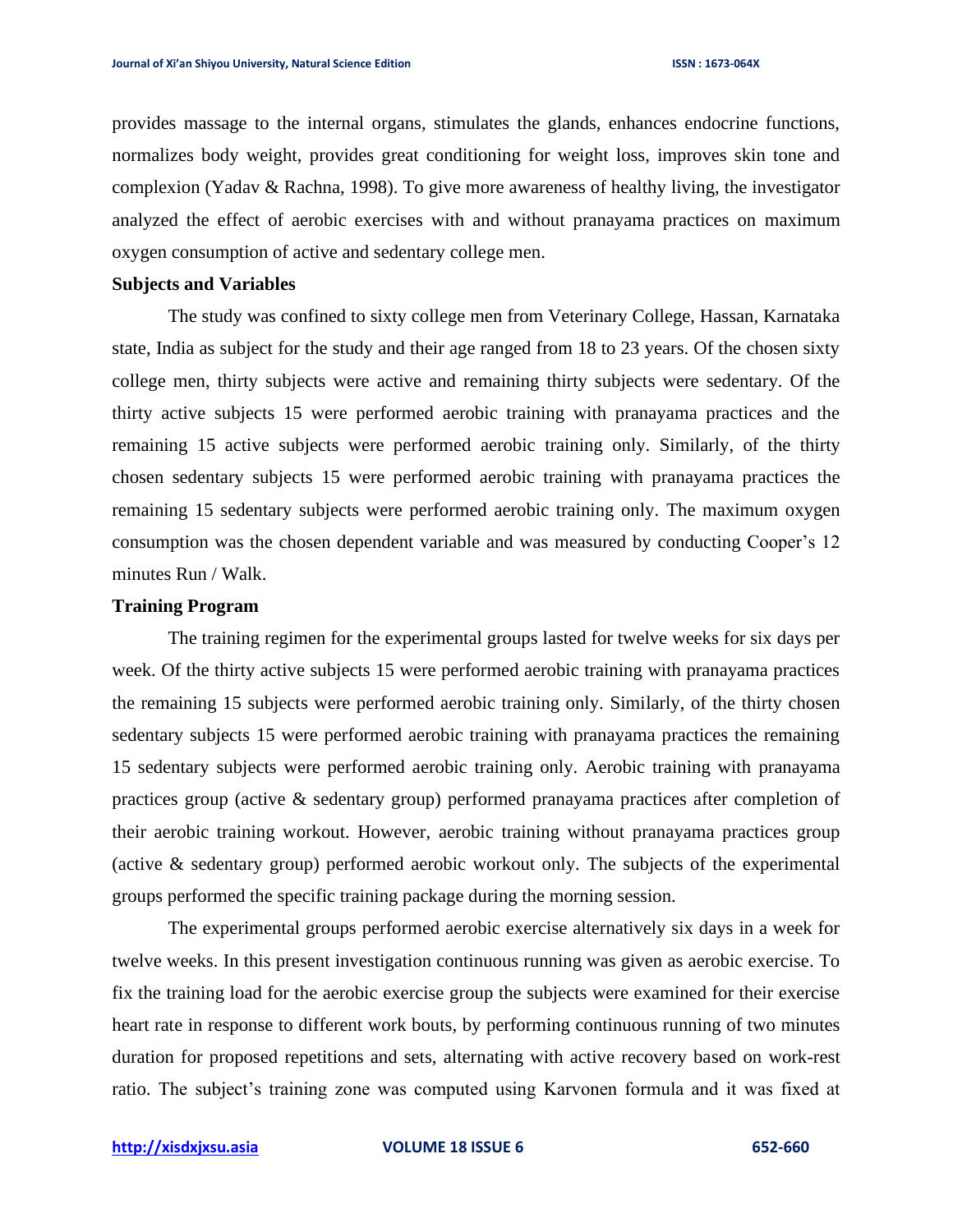65%HRmax to 90%HRmax. The work rest ratio of 1:1 between exercises and 1:3 between sets was given.

During the training period, the experimental groups underwent pranayama practices six days a week for twelve weeks. The pranayama practices included in this training programme were Anuloma Viloma, Nadi Suddhi, Ujjai, Suryadedana, Bhastrika and Kapalabhati respectively. The training programme was conducted in the morning sessions from 6 `O`clock onwards. The training load was progressively increased once in three weeks.

## **Statistical Technique**

The data on maximum oxygen consumption was collected from the active and sedentary men performed aerobic training with pranayama practices as well as aerobic training alone groups once at the beginning (pre-test) and finally at the end of the experimental period of 12weeks (post –test). The data collected from the training groups on maximum oxygen consumption was statistically analyzed by paired 't' test to find out the significant differences if any between the pre and post test. Further, percentage of changes was calculated to find out the chances in maximum oxygen consumption due to the impact of experimental treatment. Further, three-way analysis of variance  $(2 \times 2 \times 2)$  was used to find out the influence of each factor independently and also their combined influence. In all the cases the level of confidence was fixed at 0.05 level for significance.

#### **RESULTS**

The pre and post test mean and standard deviation values on  $VO<sub>2</sub>$  Max of active and sedentary men performed aerobic training with pranayama practices as well as aerobic training alone are given in table-I.

| <b>Groups</b>    |           |                 | Aerobic & Pranayama | <b>Aerobic</b>  |                  |  |
|------------------|-----------|-----------------|---------------------|-----------------|------------------|--|
|                  |           | <b>Pre Test</b> | <b>Post Test</b>    | <b>Pre Test</b> | <b>Post Test</b> |  |
| <b>Active</b>    | Mean      | 2.63            | 3.01                | 2.58            | 2.94             |  |
|                  | <b>SD</b> | 0.27            | 0.14                | 0.32            | 0.15             |  |
| <b>Sedentary</b> | Mean      | 2.46            | 2.73                | 2.42            | 2.62             |  |
|                  | SD        | 0.25            | 0.19                | 0.27            | 0.18             |  |

**Table-I:Mean and Standard Deviation Values on VO<sup>2</sup> Max of Different Training Groups among Active and Sedentary Men subjects**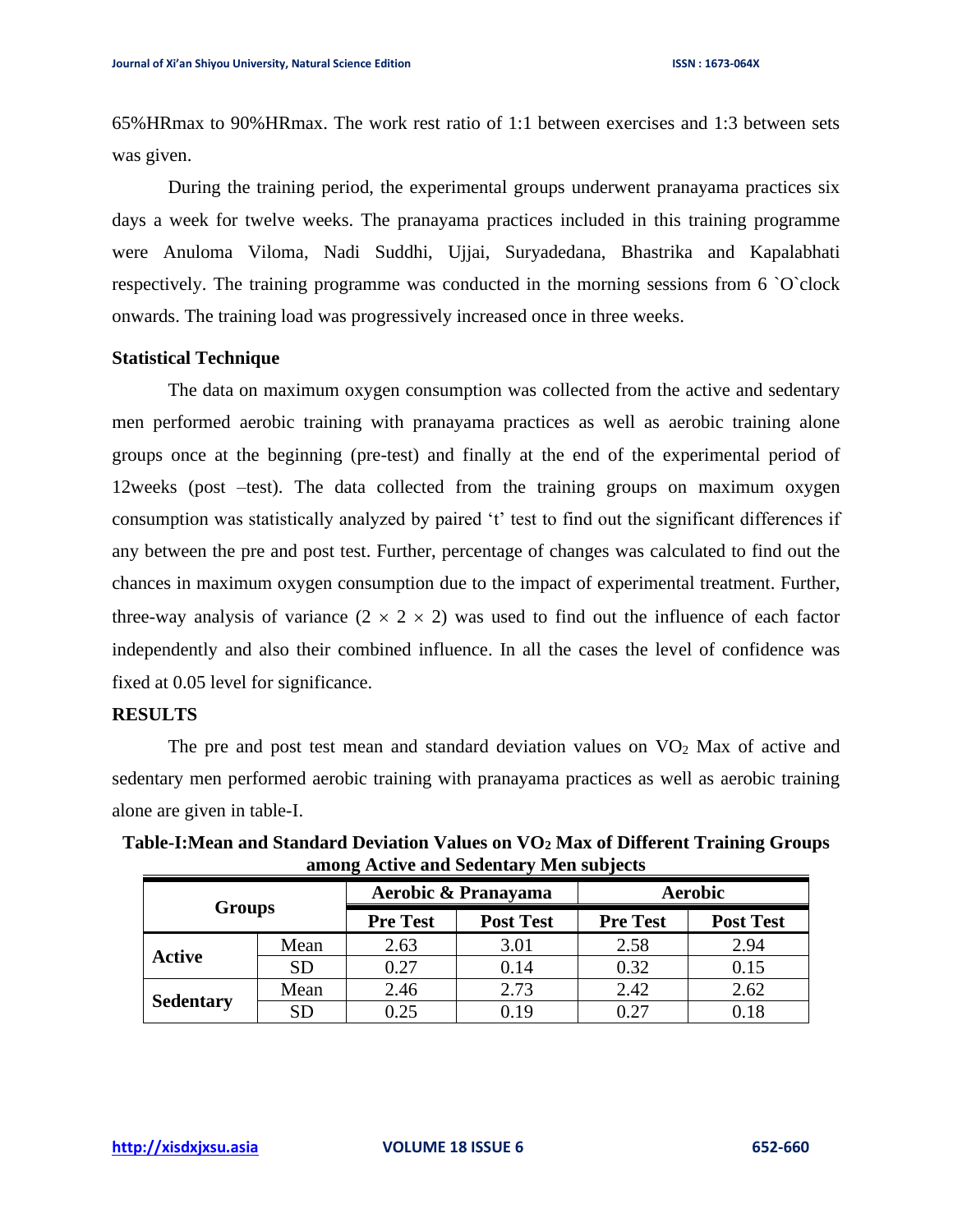The pre and post test mean and standard deviation values on  $VO<sub>2</sub>$  Max capacity of aerobic training with prenayama groups  $(2.63 \pm 0.27 \& 3.01 \pm 0.14)$  as well as aerobic training alone group  $(2.58\pm0.32 \& 2.94\pm0.15)$  of active men subjects and the pre and post test mean and standard deviation values on  $VO<sub>2</sub>$  Max capacity of aerobic training with prenayama groups  $(2.46\pm0.25 \& 2.73\pm0.19)$  as well as aerobic training alone group  $(2.42\pm0.27 \& 2.62\pm0.18)$  of sedentary men subjects are presented in this table (Table-I).

The pre and post test mean values on  $VO<sub>2</sub>$  Max of active and sedentary men performed aerobic training with pranayama practices as well as aerobic training alone groups are graphically represented in figure-I.

**Figure- I:Graph Showing the Mean Values (Pre&Post) on VO<sup>2</sup> Max of Different Training Groups among Active and Sedentary Men subjects**



| <b>Groups</b>    | <b>Training</b>              | <b>Mean</b><br><b>Difference</b> | 'T'-Test | Percentage<br>$(\%)$ |
|------------------|------------------------------|----------------------------------|----------|----------------------|
| <b>Active</b>    | Aerobic & Pranayama (ATP)    | 0.38                             | $3.35*$  | 14.50                |
|                  | <b>Aerobic Training (AT)</b> | 0.35                             | $3.21*$  | 13.59                |
| <b>Sedentary</b> | Aerobic & Pranayama (ATP)    | 0.27                             | $3.66*$  | 10.98                |
|                  | <b>Aerobic Training (AT)</b> | 0.20                             | $4.82*$  | 8.23                 |

**Table**-**II: Paired 'T' Test Result on VO<sup>2</sup> Max**

 *\* Table value: [df 9=2.26 (0.05 level)]*

The pre and post test mean difference on  $VO<sub>2</sub>$  Max of aerobic training with prenayama groups (MD=) as well as aerobic training alone group (MD=) of active men subjects varies considerably because the dependent't' test results of ATP (3.35) and AT (3.21) groups were better than the needed table value *[df 9=2.26 (0.05 level)]*.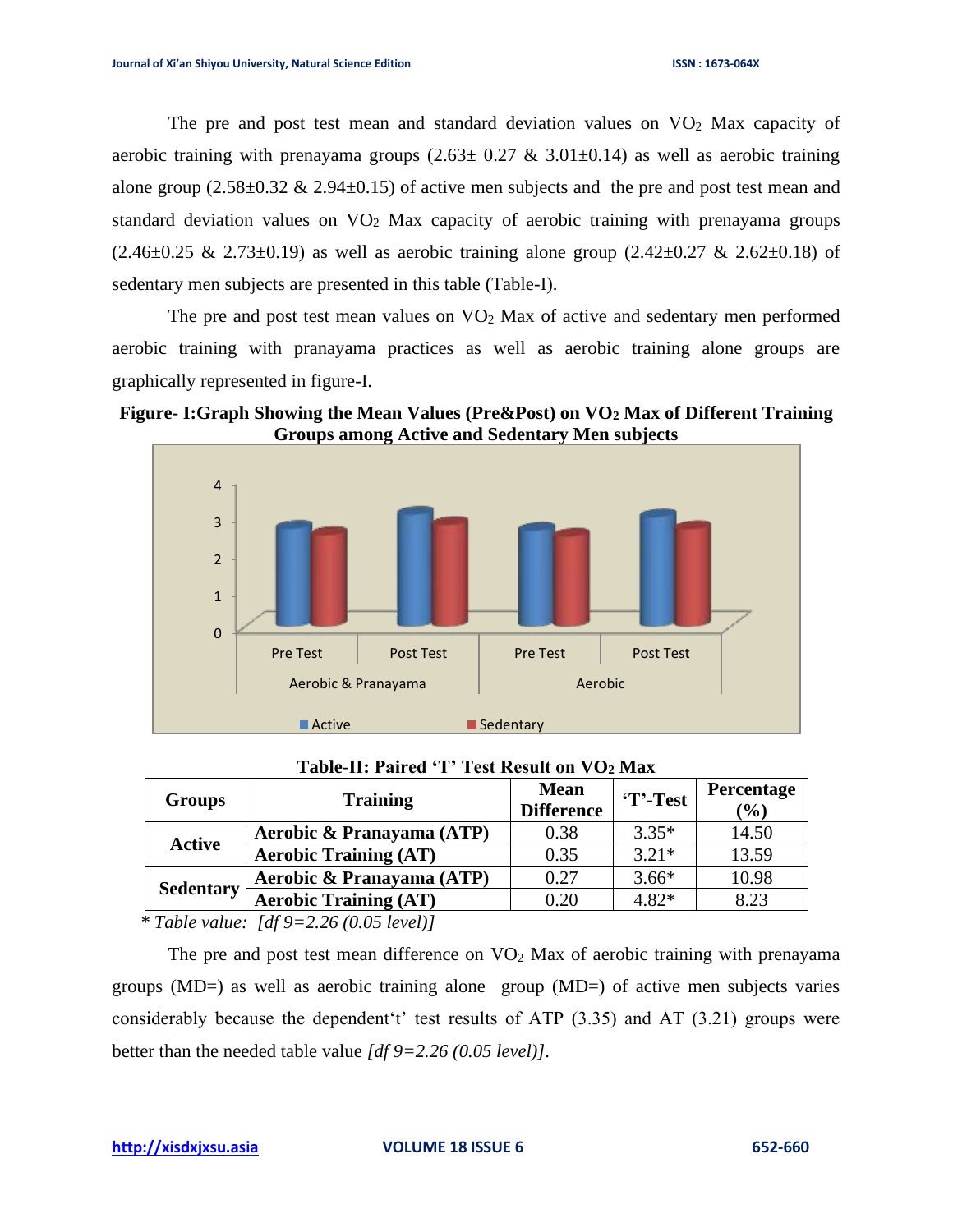Similarly, the pre and post test mean difference on  $VO<sub>2</sub>$  Max of aerobic training with prenayama groups (MD=) as well as aerobic training alone group (MD=) of sedentary men subjects varies considerably because the dependent't' test results of ATP (3.66) and AT (4.82) groups were better than the needed table value *[df 9=2.26 (0.05 level)]*.

Subsequent to 12 weeks of aerobic training with prenayama (ATP) and aerobic training (AT) 14.50% and 13.59% of changes in  $\rm{VO}_2$  Max was observed among active men subjects. Similarly, after 12 weeks of aerobic training with prenayama (ATP) and aerobic training (AT) 10.98% and 8.23% of changes in VO<sup>2</sup> Max was observed among sedentary men subjects.

The  $VO<sub>2</sub>$  Max data obtained from the different training groups of active and sedentary men have been analyzed by three way factorial ANOVA  $(2x2x2)$  as in table -II.

| <b>Source of Variance</b>  | Sum of<br><b>Squares</b> | df | <b>Mean</b><br><b>Squares</b> | Obtained "F"<br>ratio |
|----------------------------|--------------------------|----|-------------------------------|-----------------------|
| Groups                     | 1.04                     |    | 1.04                          | 18.87*                |
| Training                   | 0.08                     |    | 0.08                          | 1.61                  |
| Test                       | 1.81                     |    | 1.81                          | 32.87*                |
| Groups and Training        | 0.001                    |    | 0.001                         | 0.022                 |
| Groups and Tests           | 0.086                    |    | 0.086                         | 1.56                  |
| Training and Tests         | 0.013                    |    | 0.013                         | 0.23                  |
| Groups, Training and Tests | 0.002                    |    | 0.002                         | 0.038                 |
| Error                      | 3.97                     | 72 | 0.055                         |                       |

**Table –II: Three Way Factorial ANOVA Results on VO<sup>2</sup> MAX Data (Pre&Post) of Different Training Groups among Active and Sedentary Men Subjects**

\**Significant(.05 level)*

 *(Table values for df 1 & 72 is 3.96*)

The obtained 'F' ratio value on  $\text{VO}_2$  Max for groups (active & sedentary=18.87), and test (pre & post  $=32.87$ ), are greater than the table value [df  $1&72=3.96$  (0.05 level)]. It proved that active and sedentary men differ from one another irrespective of training and testing conditions and also the aerobic training with prenayama (ATP) and aerobic training (AT) groups differ from one another irrespective of groups and tests. Similarly pre test value differ from the post test value irrespective of groups and training.

The obtained 'F' ratio value for interaction of training (ATP & AT = 1.16), groups and training=0.02, groups and tests  $(F=1.56)$ , training and test  $(F=0.23)$  is lower than the table value [df 1&72=3.96 (0.05 level)]. However*,* the interaction of groups and training (0.03), the interaction of groups, training and test  $(0.03)$  are lesser than the table value [df  $1\&72=3.96$  (0.05 level)].

**[http://xisdxjxsu.asia](http://xisdxjxsu.asia/) VOLUME 18 ISSUE 6 652-660**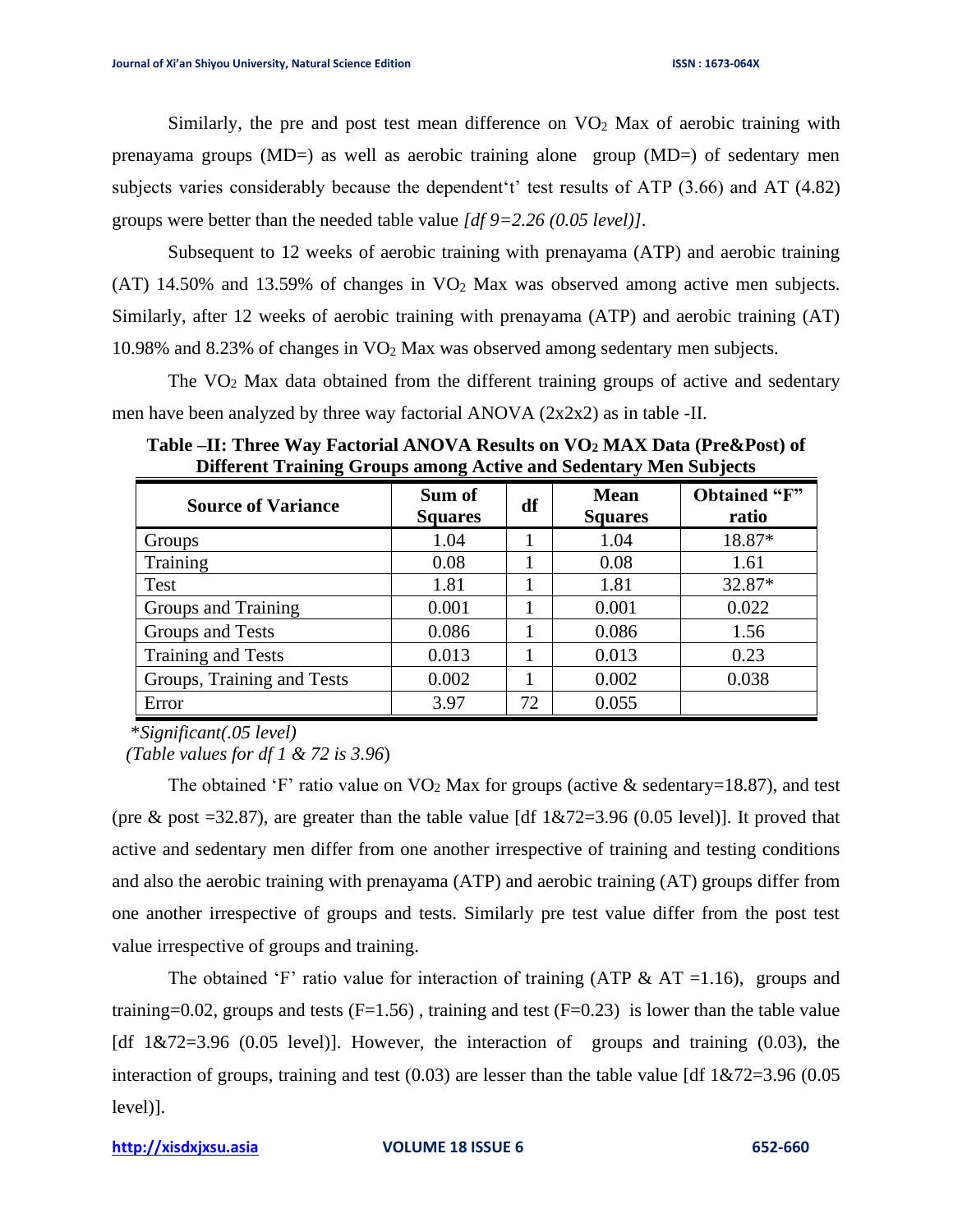#### **DISCUSSION**

Most of the previous studies also show a substantial increase in maximum oxygen consumption following aerobic training. During exercise, VO<sub>2</sub>max increases in direct proportion to the rate of work. A person's  $VO<sub>2</sub>max$  is in part genetically determined; it can be increased through training until the point that the genetically possible maximum is reached (Jorgensen et al., 1977). Increase in VO2max generally range from 15 to 20 percent following a 6-month training period (Wilmore & Costill, 1994). A six-week training period can result in increases in VO2max in participants undergoing high intensity (Hickson *et al*., 1981) and lower intensity training (Cunningham & Cantu, 1990). Like wise, Gormly *et al.,* (2008) study confirmed that 6 week varied intensities (moderate, near maximal and vigorous) of aerobic training significantly increased  $VO<sub>2</sub>max$ . The high intensity exercises are more effective for improving  $VO<sub>2</sub>max$  than lower intensity exercise in healthy young adults however when volume of exercise is controlled. Aerobi training refers to the variety of exercise that stimulates heart and lungs functions adequately long period to create positive alterations in body.

The findings of the study suggest that pranayama practice has a positive effect on physiological health measures. There was also an increment in VO2max by 11 percent in yoga practitioners (Bowman et al., 1997). Practicing yoga nidra improves respiratory function by increasing vital capacity and breath holding capacity. Studies (Birkel & Edgren, 2000; Czamara, 2003; Cysarz & Bussing, 2005; Shenbagavalli & Divya, 2010) reported general health improvement through the enhancement of lung functions and the improvement of respiratory capacity. It is a known fact that the pranayama practices are best suited for developing physiological parameters. Pranayama practices improved maximum oxygen consumption and reduced the heart rate and blood pressure for the same task. This shows that there is a great improvement in all the physiological parameters. The reason may be due to the effect of yoga and breathing practices. It is inferred from the above literatures and from the results of the present study that systematically designed aerobic exercises and yogic practices develops the physiological parameters.

# **CONCLUSION**

Subsequent to 12 weeks of aerobic training with pranayama (ATP) and aerobic training (AT) 14.50% and 13.59% of changes in  $VO<sub>2</sub>$  Max was observed among active men subjects. Similarly, after 12 weeks of aerobic training with pranayama (ATP) and aerobic training (AT)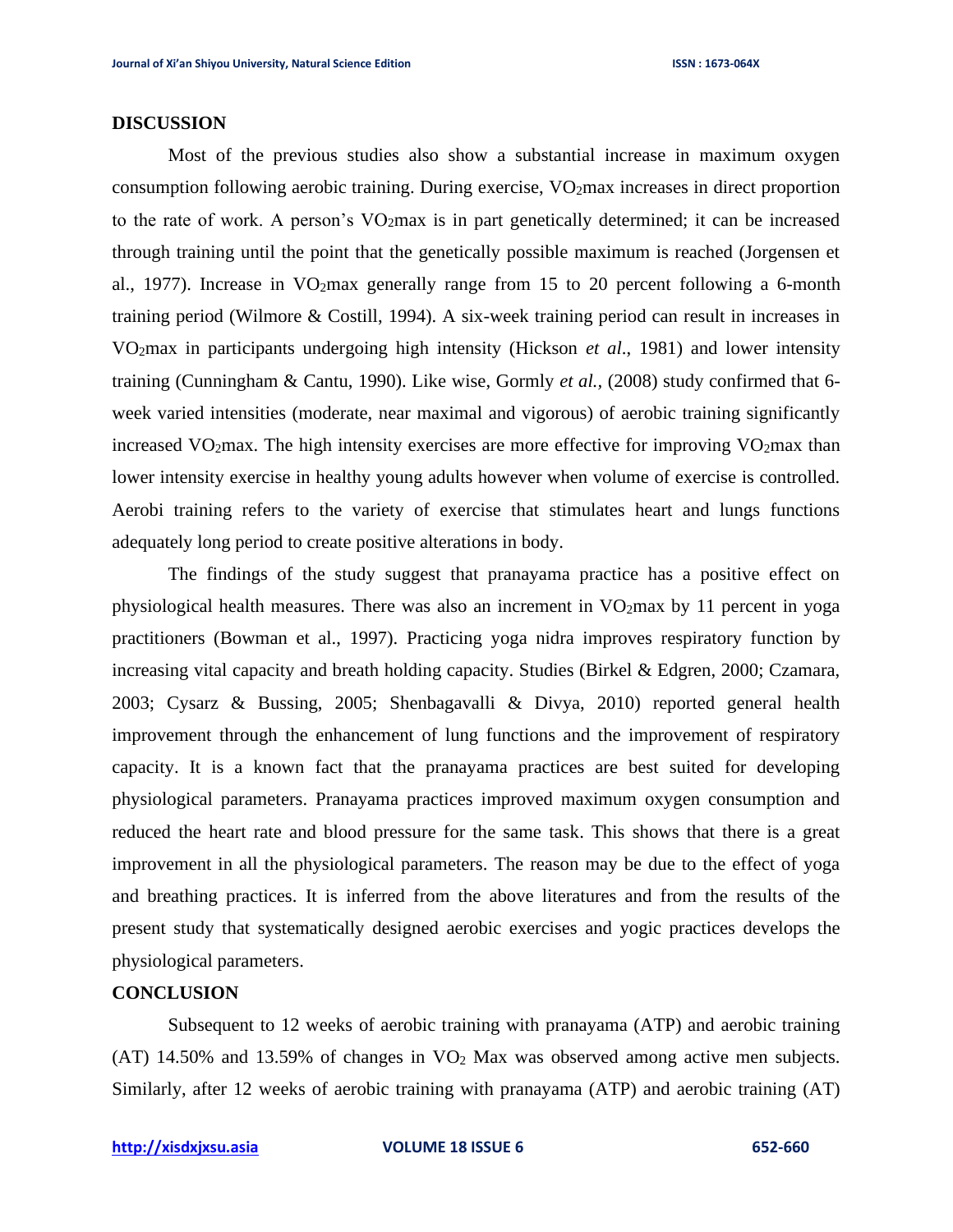10.98% and 8.23% of changes in VO2Max was observed among sedentary men subjects. Further, active and sedentary men differ from one another irrespective of training and testing conditions and also the aerobic training with pranayama (ATP) and aerobic training (AT) groups differ from one another irrespective of groups and tests. Similarly pre test values differ from the post test value irrespective of groups and training. From the results of the present study and literature, it could be concluded that pranayama practices are not only effective in relaxation and stress management but also have a greater role in improving physiological functions.

#### **REFERENCES**

- Birkel, D. A., & Edgren, L. (2000). Hatha yoga: Improved vital capacity of college students. *Alternative Therapies in Health and Medicine*, 6(6), 55-63.
- Bowman AJ, Clayton RH, Murray A. (1997). Effects of aerobic exercise training and yoga on the baroreflex in healthy elderly person, *European Journal of Clinical Investigation* 27: 443-449.
- Cunningham, L.N. and Cantu, R.C. (1990). Acute and chronic effects of exercise using an exercycle in healthy, untrained adults. *Physical therapy,* 70, p-494-502.
- Cysarz, D., & Bussing, A. (2005). Cardiorespiratory synchronization Zen meditation. *European Journal of Applied Physiology,* 95(1), 88-95.
- Czamara, J. M. (2003). *Therapeutic benefits of yoga: A 100-week pilot study* (Unpublished Master's thesis). D'Youville College, Buffalo, NY.
- Gormley, SE., et al., (2008). " Effect of Intensity of Aerobic training on Vo2max", *Medicine and Science in Sports and Exercise*, 40 (7), 1336 – 43.
- Hickson, R. Hagberg, A., Eshari, A., & Hallowoszy, J. (1981). Time course of the adaptive responses of aerobic power and heart rate to training. *Medicine and Science in Sports and Exercise*, 13, 17-20.
- Jorgensen CR, Gobel FL, Taylor HL, Wang Y. (1977). Myocardial blood flow and oxygen consumption during exercise. *Annals of the New York Academy of Sciences,* 301: 213– 223.
- Shenbagavalli, A., & Divya, K. (2010). The effect of specific yogic exercises and combination of specific yogic exercises with autogenic training on selected physiological, psychological and biochemical variables of college men students. *Journal of Exercise Science and Physiotherapy*, 6(2), 94-101.